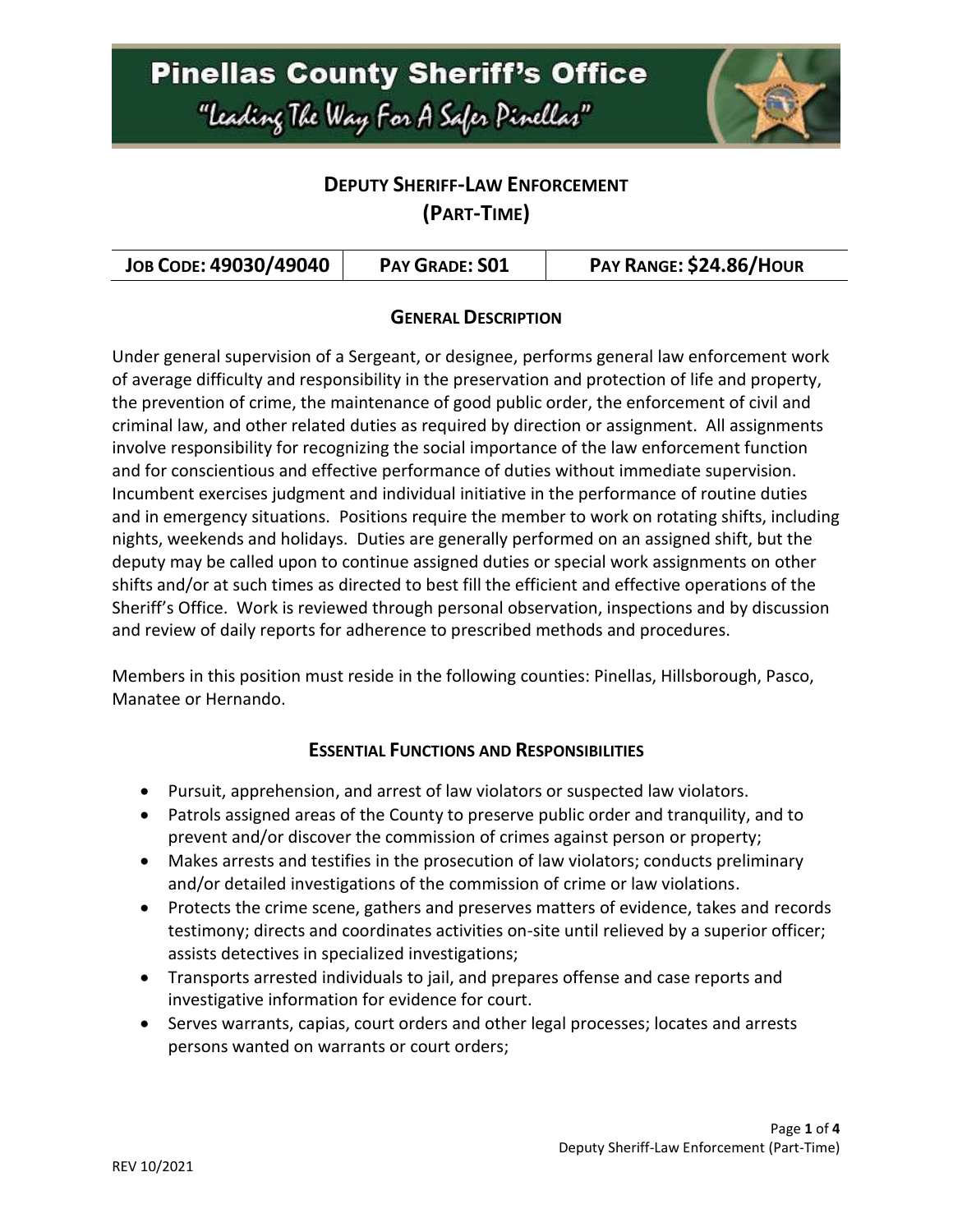## **Pinellas County Sheriff's Office** "Leading The Way For A Safer Pinellar"



- Enforces the traffic laws and arrests or issues summons to traffic law violators; reports unsafe road conditions; directs the flow of traffic when required; investigates traffic accidents;
- Participates in work involving juveniles, making preliminary and/or detailed investigation and follow-up, referring such cases as needed to Juvenile Court;
- Assists in the training of Personnel;
- Participates in Sheriff's Office recruitment and community relations activities as directed.

#### **QUALIFICATIONS**

- High school graduation or equivalent diploma from an institution accredited by an accrediting body recognized by the U. S. Dept. of Education or licensed as a degree granting institution by the Commission for Independent Education.
- Certification of completion of law enforcement training as required by the State of Florida.
- Meet requirements and standards of the Florida Criminal Justice Standards and Training Commission as authorized by F.S.S. 943.13.
- Requires that the member be at least 21 years of age.
- Must possess a valid Florida Driver's License.

#### **KNOWLEDGE, SKILLS, AND ABILITIES**

- Knowledge of the application of modern law enforcement principles and practices.
- Knowledge of the importance of law enforcement work, the geography of Pinellas County, its unincorporated areas, and the general roadway system of the County.
- Knowledge of General Orders and standard operating procedures.
- Knowledge of applicable laws, ordinances, rules and regulations.
- Knowledge of first aid practices.
- Ability to understand and carry out oral and written instructions.
- Ability to react quickly and calmly in emergency situations.
- Ability to cope with stressful situations and perform calmly under stressful conditions
- Ability to work closely with others as a team.
- Ability to prepare and present clear, accurate, concise and objective written and oral reports.
- Ability to enforce the law with firmness, tact and impartiality and to deal courteously with the public.
- Ability to recognize and understand the emotional and physical reactions of both victims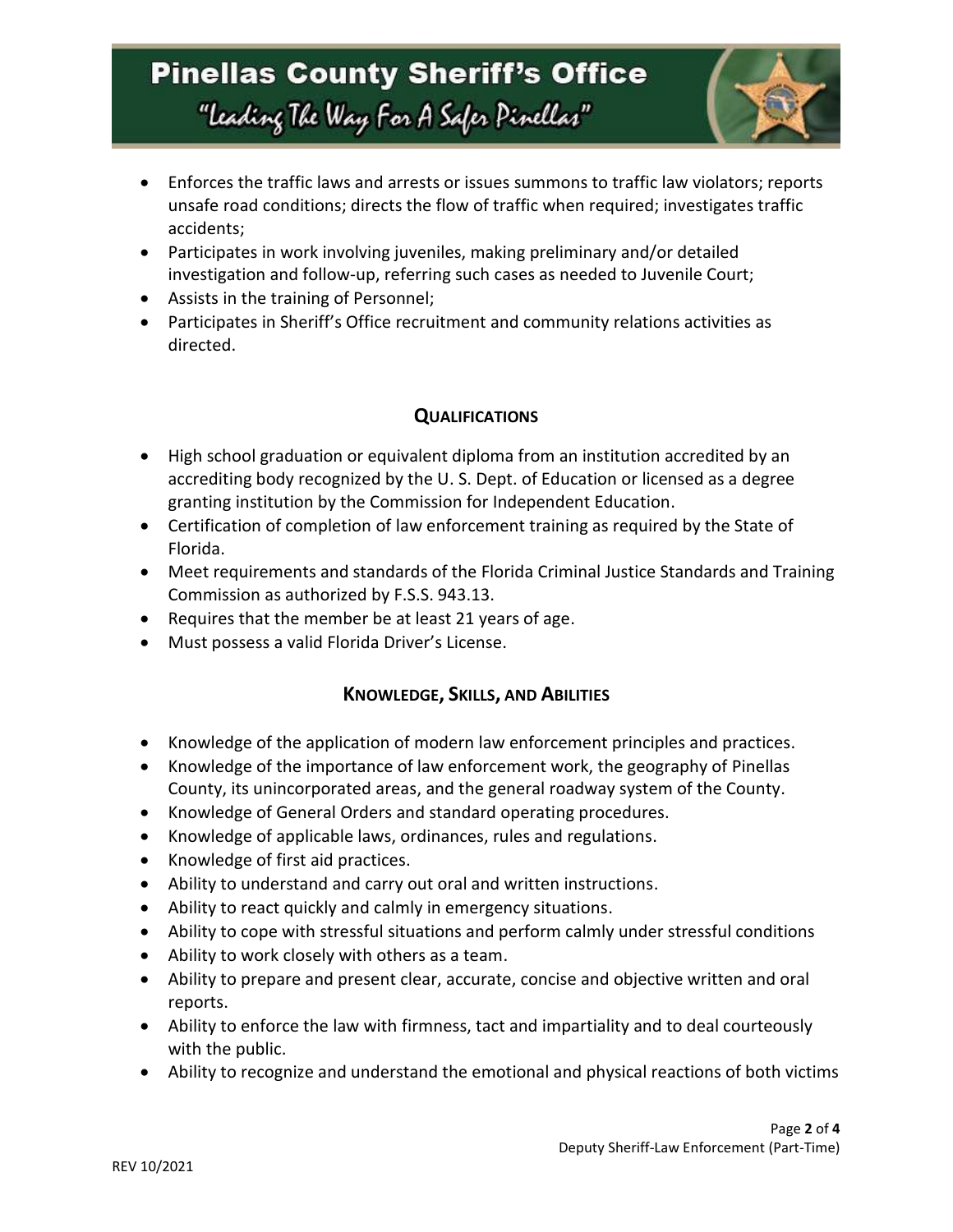## **Pinellas County Sheriff's Office** "Leading The Way For A Safer Pinellar"



and perpetrators of crimes.

- Ability to render physical assistance.
- Ability to adhere, at all times, to the standards and principles of honesty and integrity, and to keep your private life unsullied as an example to all.
- Ability to comply with the Drug Free Workplace Act.
- Skill in calmly and systematically eliciting critical information from individuals who may be injured and/or highly emotional.

#### **PHYSICAL ABILITIES**

The physical abilities listed below are requirements to perform the essential functions and responsibilities.

- Requires satisfactory medical standards as stated on FDLE form CJSTC 75A, agency medical physical clearance form, and the following:
	- o Visual acuity of 20/30 vision standard in each eye; if corrective lenses must be used to satisfy 20/30 vision standard, uncorrected vision should be no worse than 20/100 in each eye.
	- o Hearing acuity, single hearing levels should not exceed 25 decibels at either 500, 1000, or 2000 Hz nor exceed 30 decibels at 3000 Hz frequencies in each ear.
- Ability to lift 50 lbs. from floor to waist.
- Ability to perceive sounds at normal voice range and sounds transmitted by radio and sirens.
- Ability to maintain a level of physical conditioning to be able to physically subdue, restrain, and apprehend law violators.
- Ability to meet requirements of periodic in-service training in all high liability areas (firearms, defensive tactics, A.S.P., tactical driving).
- Ability to operate authorized revolver or semi-automatic handguns designated by the agency from a standing, crouching, kneeling, or prone position with either hand with accuracy; essentials for this requirement shall consist of, but not be limited to, the following: grip, stance, sighting under various lighting conditions, trigger control, body positioning, drawing techniques and loading/unloading.
- Ability to drive a motor vehicle in a safe and efficient manner. Essentials for this requirement shall include, but not be limited to the following:
	- o Ability to sit in a standard car seat.
	- o Ability to use right foot for operation of gas pedal.
	- o Ability to use right foot for operation of brake pedal.
	- o Ability to use column gearshift.
	- o Ability to obtain and maintain a valid Florida driver's license (minimum Class E)
	- $\circ$  Ability to utilize standard vehicle emergency equipment; ability to use mirrors